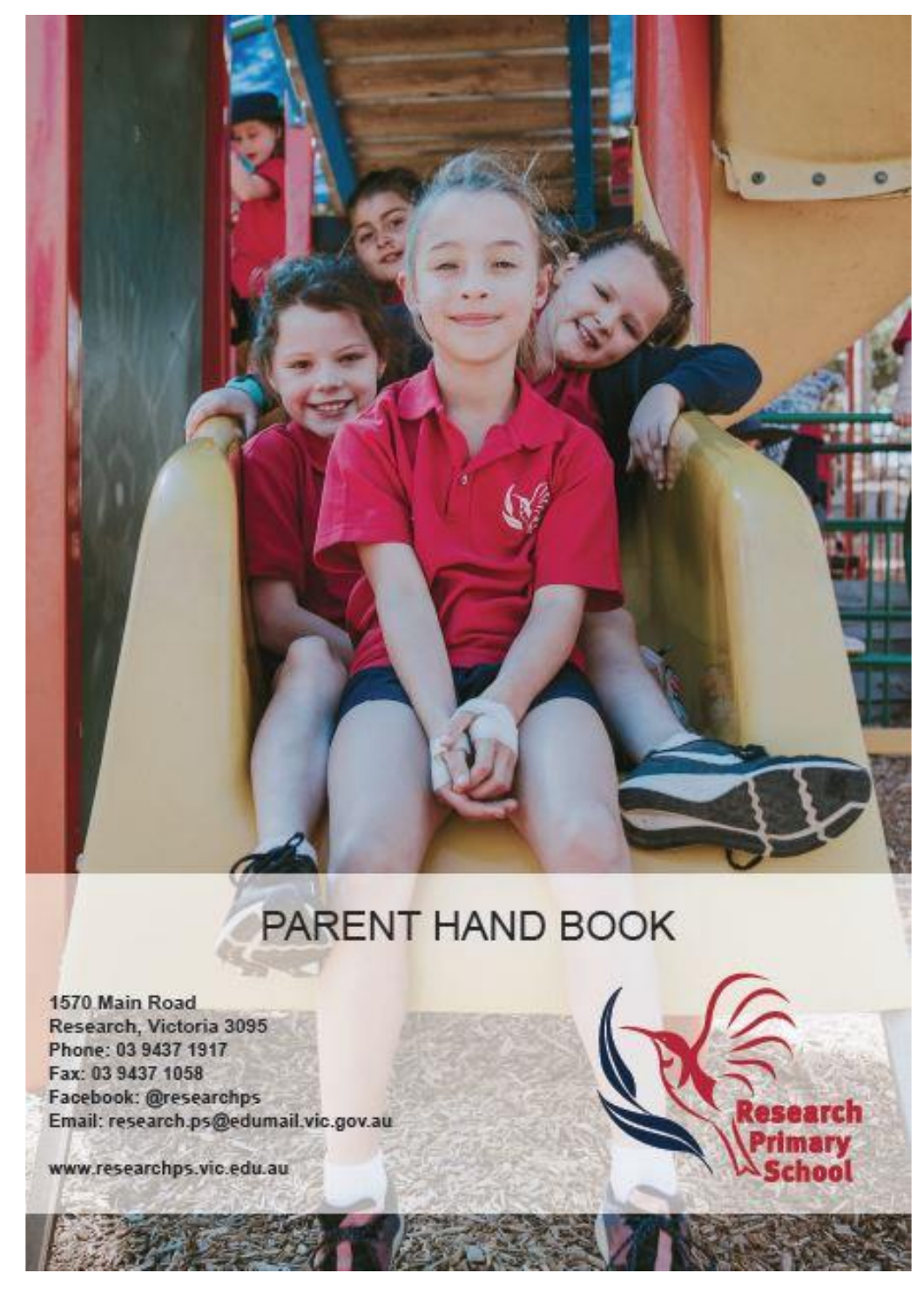# **Why we love Research Primary School**

Welcome to our gorgeous community. We love Research Primary School, and we are very lucky to have many special qualities which are unique to only us. Thank you for taking the time to learn about what we have to offer.

Research Primary is a community-minded school on the fringe of urban Melbourne. It is tucked amongst the trees with large peaceful grounds, and it is restful and quiet. Our school is small enough to create a caring family atmosphere where everybody knows each other, but large enough to offer a range of fantastic programs. Whilst learning the core subjects of literacy, numeracy and inquiry, our students are also lucky to have a specialist program that offers art, and sport. Japanese is taught through classroom immersion. We also have a specialist library program which focuses on specific reading strategies. Instrumental music lessons are available to interested students.

Our students are lucky enough to participate in a range of excursions and incursions every year. Some are specific to their year levels and others involve the whole school – often together! Our Middle and Senior Years students go on camp every year. It is almost always a highlight of their time at our school. In addition, we have some very talented parents who come in and teach our students a range of different skills from playing the ukulele, to gardening, to cooking. What talents could you add to the mix?

Mostly, we pride ourselves on offering an individualised and flexible program which supports all students in their learning. We understand precisely where each and every one of our students are at in their learning, and we ensure that we are always supporting them to do their very best to show improvement. We communicate regularly with parents to strengthen the partnership between home learning and school.

We are fortunate to have a very conscientious, professional group of teachers who love teaching at Research Primary School. Many of our teachers have played a long role in our history which spans over 130 years. We are also supported by an outstanding group of parents through our Parents and Friends Community who are incredibly dedicated to making our school the best that it can be. We have lots to smile about at Research. We love our school and know that you will too. Welcome.

# **Research Primary School excites, engages and empowers our students.**

Fiona Vale

Principal Research Primary School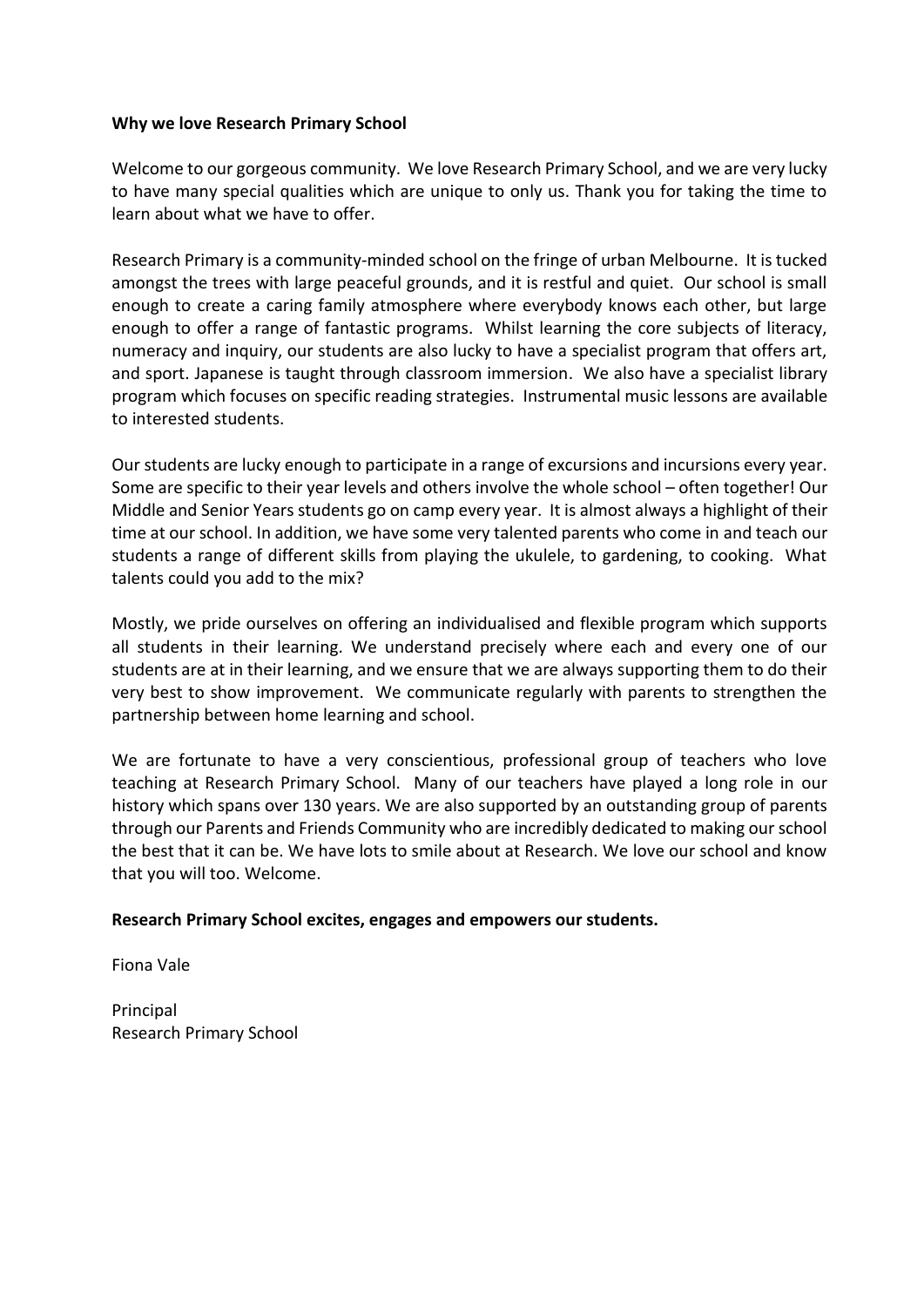# **School Routines**

# **School Times**

School starts at 9am, however, we encourage all students to arrive a little earlier to prepare for the day.

| Session one        | $9.00 - 10.00$ am  |
|--------------------|--------------------|
| Session two        | $10.00 - 11.00$ am |
| Recess             | $11.00 - 11.30$ am |
| Session 3          | $11.30 - 12.30$ pm |
| Session 4          | 12.30 - 1.30pm     |
| Eat lunch (inside) | $1.30 - 1.45$ pm   |
| Lunch break        | $1.45 - 2.30$ pm   |
| Session 5          | $2.30 - 3.30$ pm   |

Students are dismissed at 3.30pm.

Our Student Leadership Team runs a fortnightly assembly on a Friday at 9 am and all parents and friends are invited to come along and see the great things that our students have been up to.

# **Term Dates**

Please refer to our website for information about term and other important dates (as well as other great information about our school).

# <http://researchps.vic.edu.au/>

# **Attendance It is not ok to be away!**

Attendance at primary school is compulsory. Student attendance and absences are recorded daily and department regulations require an explanation of absence be provided by parents. If your child is absent from school, please telephone the school or update COMPASS *on the day* to inform us.

# **Assessment and Reporting**

Our Assessment and Reporting occurs four times a year. In terms one and three we run Parent/Teacher and Student Interviews where the progress and areas of focus for the semester are discussed. On these days we have a modification to the normal school day to allow students to attend the interviews (in uniform) with their parents.

During terms two and four we have semester reports to communicate our students' progress in written format.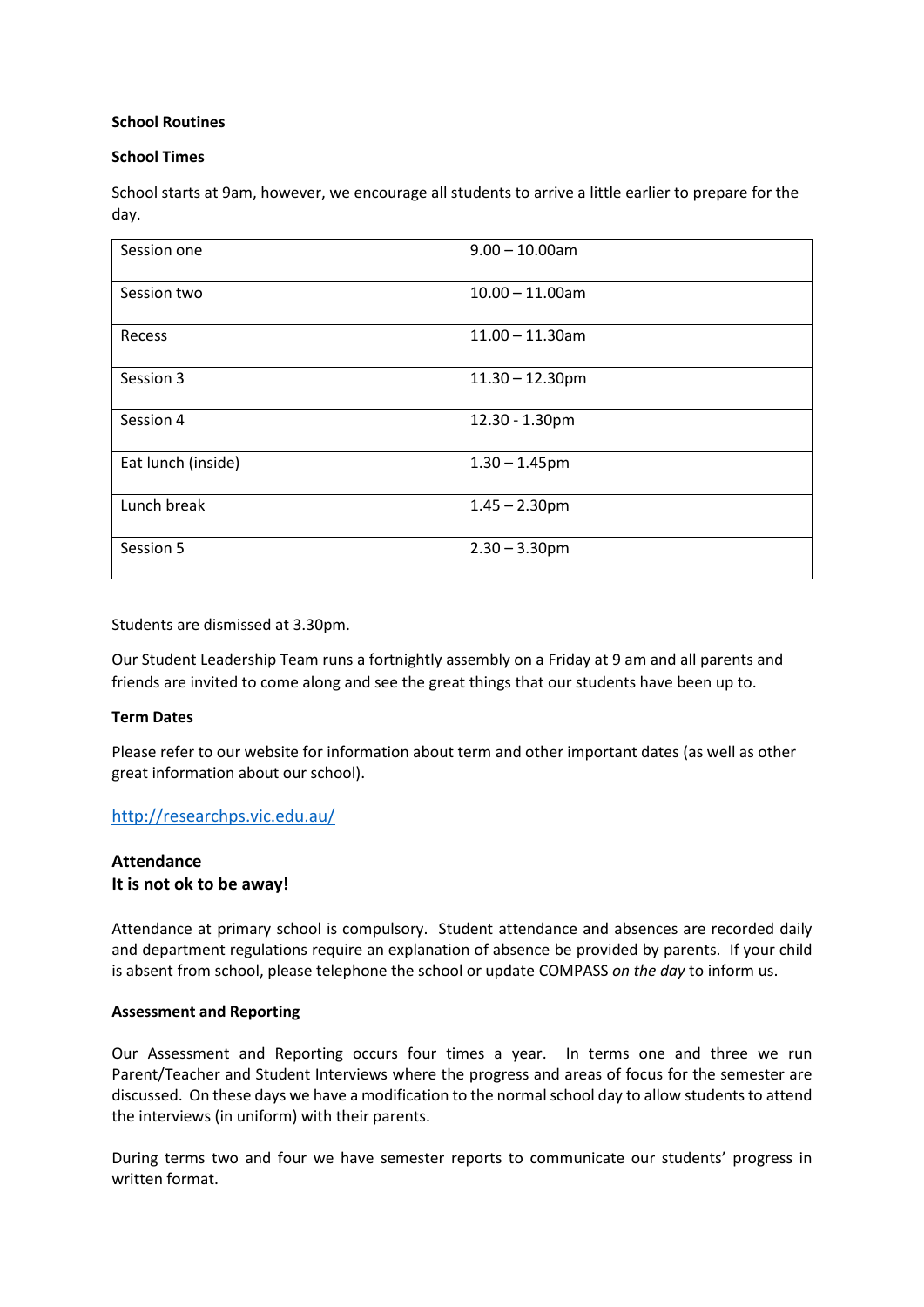# **Car parking and student drop off**

The school has four options for parking when children travel to or from school by car;

- Kanandah Court
	- o Please drive carefully into Kanandah Court and proceed around the top of the court. Park on the western side of the roadway. Students can cross Kanandah Court and enter the school via the back gate
- Main Road bus bay
	- o The bus bay is available for parents to use as a pick-up and drop-off point
- Gym car park
	- $\circ$  If dropping off children in the gym car park please travel slowly. Please use the 'overflow' car park if spaces are limited
- School car parks
	- o Please observe parking signs, entry and exit signs and the angle parking in the parents' car parks. Please do not use the staff car park for pick up or drop off

Please do not drive or park on the basketball courts when dropping off or picking up.

Please try to use the school parking areas for pick up and drop off, or the local streets. Please do not park in Little Scooters as it is a private car park and does not cater for school parents use.

Please only use our two disabled parking bays if you need to. One bay is in the staff car park, closest to the OSHC building, and the other is directly behind the canteen.

Entry and exit to the carparks should be from the 'correct' driveways. Please do not exit from the 'in' gate and vice versa.

Please take care when walking through car parks.

# **Communication between school and home**

At Research Primary School the door is always open. We encourage you to come in and chat with us about any questions or concerns. Our office will make appointments for you to see a member of the principal class or a teacher to ensure that you are given the appropriate time to discuss your matter. Please be open when asked what your query is regarding as this helps our office staff to direct you to the most knowledgeable person in the area.

We also communicate important messages through COMPASS. COMPASS is a computerised system which allows you to keep up to date with school events and communicate with your child's teacher and principals.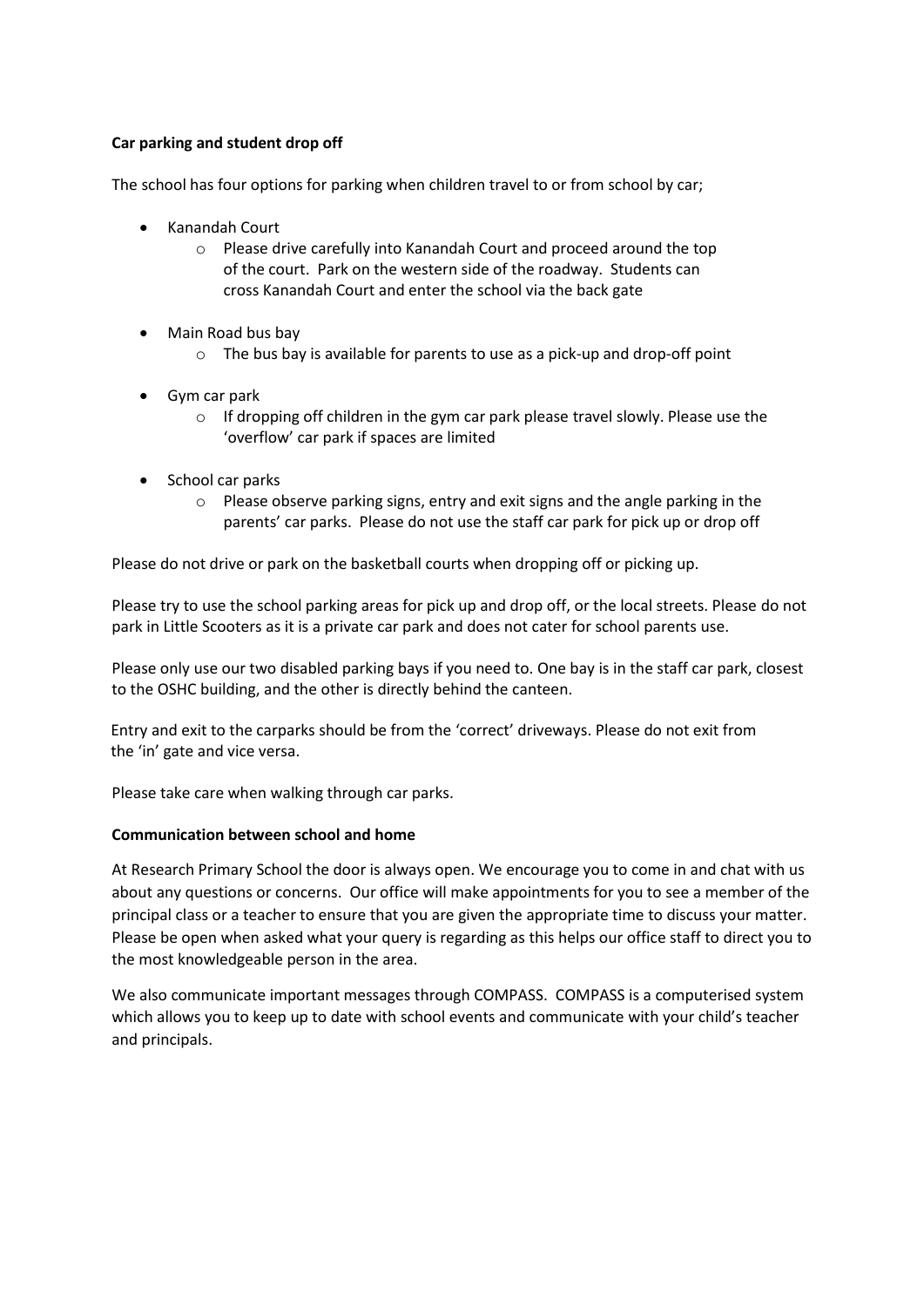# **Curriculum**

Our curriculum is highly individualised and targeted to meet the specific needs of your child. We regularly assess where our students are in order to determine precisely where to focus their learning. As mandated for all government schools we plan according to the Victorian Curriculum. Our students learn literacy, numeracy and inquiry topics as well as sport, art and Japanese as specialist subjects.

# **Curriculum Days**

Curriculum Days (Pupil Free Days) are conducted to enable teachers to develop policies and programs, to undertake professional development, to conduct report writing and to report to parents. On these days students are not required to attend school. Parents will be notified of these days via the school newsletter once they have been approved by School Council.

# **Curriculum Activity Payments**

Children will be notified in advance of camps, excursions and special activities. Full payment is expected prior to the activity and special payment arrangements can be organised if needed. Please contact the office to arrange special payments.

# **Enrichment and Support Programs**

Research Primary School offers a range of interesting and varied extra-curricular programs which value add to our students' enjoyment and learning at school. Some of our programs include but are not limited to; the annual school production, school camps (3-6), gymnastics, swimming, life education, fundamental motor skills program, chess, traffic safety education, instrumental music program, health and human relations, student leadership, and the buddy program, to name a few.

# **Head lice**

Please check your child's hair regularly for head lice and treat promptly should you find any. Please also inform the class teacher so that other parents can be alerted to the problem in the year level.

# **Late arrivals and early departures**

We have a late arrivals and early departures book to help monitor both the punctuality and the whereabouts of children. Children are able to sign themselves in at the office, or an adult may sign them in. Children may only leave the school under the care of a parent or an authorised adult, who in turn must sign the child out of the school and provide a reason. Late and early departures are not encouraged.

# **Library**

Research Primary School library is a spacious literacy environment. The library houses a wealth of resources for the entire school community including and is located in our BER. Students attend library as part of their specialist program. The library is also open at recess and lunch. Please check the roster for days and times.

Our Year Prep, 1 and 2 students require a library bag.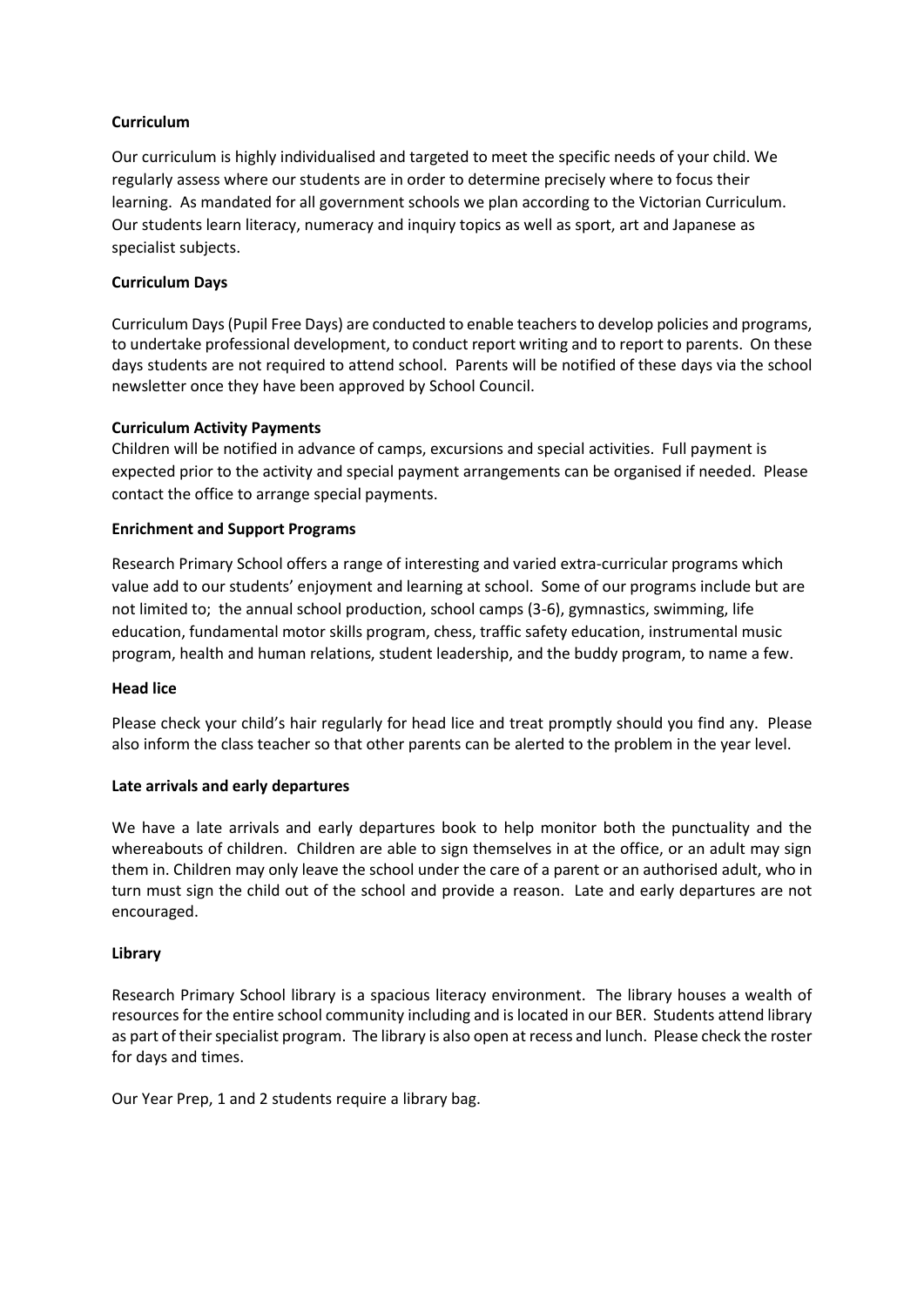## **Lost property**

Please ensure that all your child's belongings are clearly named as they are often forgotten and left behind in the excitement of the day's activities. We have a lost property basket in the main office area where you may check for lost articles, and children are also encouraged to check regularly.

Personal property brought to school by students is not insured and the school cannot be responsible for any loss. Please also carefully consider the appropriateness of any personal or precious property your child may want to bring to school.

## **Lunch Arrangements**

The Parents and Friends Community and our volunteer helpers provide canteen lunches on certain days of each week. Orders should be written on a bag, with the child's name and year marked clearly. Money should be placed securely in the bag. The canteen also offers over-the-counter sales at other times.

Our canteen runs on volunteers and helpers are always wanted. Please see the office to let them know if you can assist.

## **Medication**

All medication should be handed in at the office for administration by office staff. Please put in writing the dosage and the times your child will need the medication administered.

The exception to requiring a child to hand in medication to the office is **asthma** medication. Students are encouraged to take responsibility for their own asthma medication. Parents of children with asthma will need to complete the child's individual Asthma Management Plan and update the plan each year.

# **Outside School Hours Care Program**

School Council provides both before and after school care programs for the school community. The before school care program runs from 7.00-8.50am, and the after school care operates between 3.30pm and 6.30pm each school day. Both programs offer a range of engaging age appropriate activities under the guidance of the caring staff of the OSHClub.

#### **Parents and Friends Community**

Our Parents and Friends Community do a range of wonderful things to support our school from fundraising, to cooking sausage sizzles for students to providing morning tea for new families to the school. They are an amazing support to our entire school community and they play a vital role in connecting families to our school and to each other. They run activities such as; Mothers/Father's Day stalls, special lunches, canteen, uniforms to name a few.

#### **Parent payments**

School Council requests a payment for each child per year to help cover the general running costs of the school. School Council sets the levy at the end of each year in preparation for the following year.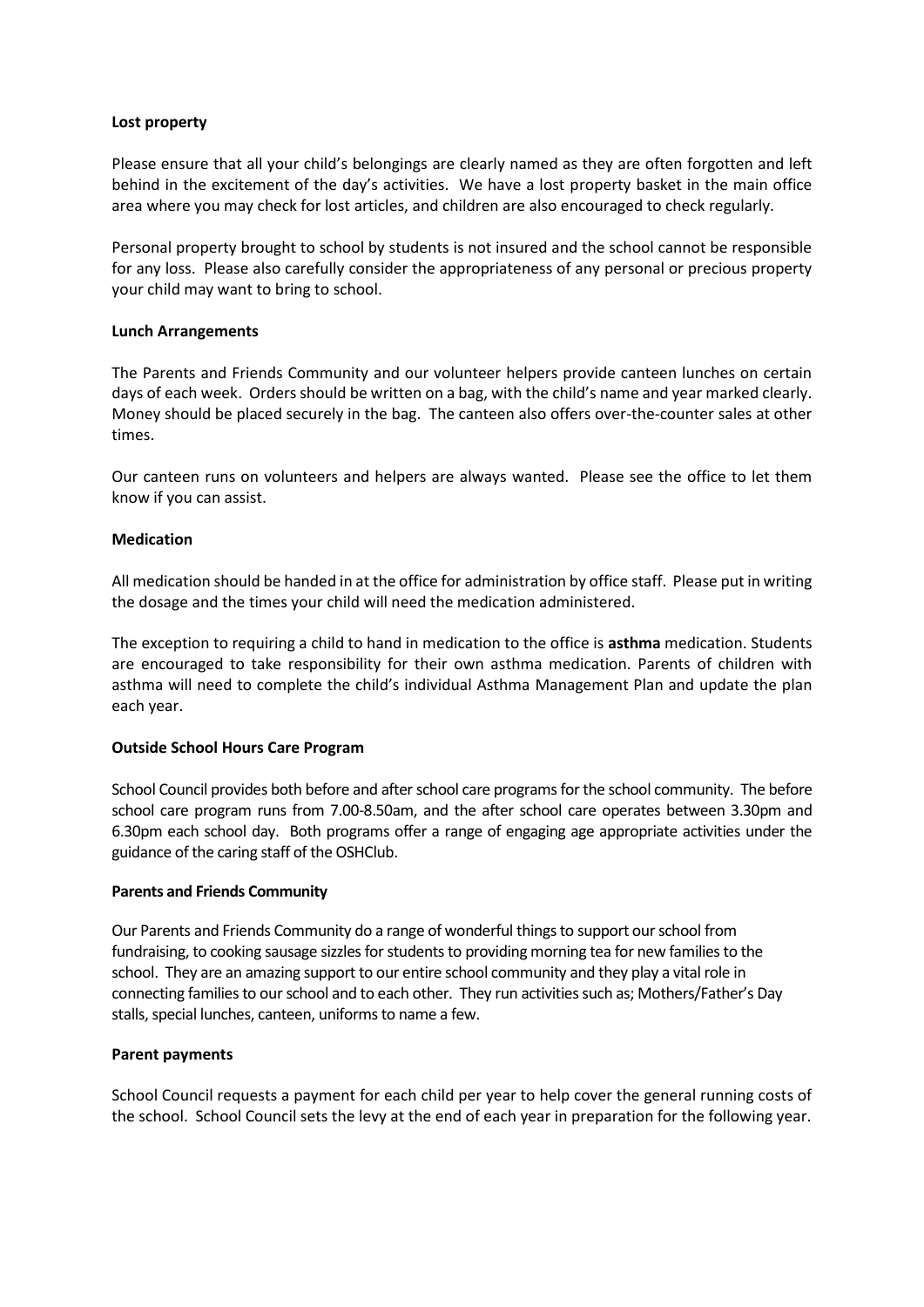# **Safety**

Please emphasise to your child that they are not permitted to leave the school grounds at any time during the school day.

If you need to collect your child during the day the following procedures apply;

- 1. Notify the classroom teacher of the time you intend to collect your child
- 2. Please sign our early departures book at the school office, provide a reason and get an early leavers pass
- 3. Collect your child from the classroom

# **School Council**

The composition of the School Council is both elected parent representatives, teacher representatives, and the Principal class as required. The School Council meets twice per term.

The committee system of School Council allows for the efficient running of council meetings whilst at the same time ensuring a fully informed planning and decision making process on all aspects of school life. These committees may include Finance, Buildings and Grounds, Education, Fundraising as well as occasional committees. Committees may co-opt additional members as considered necessary.

The Council meetings are open to interested parent observers. The School Council is vital to the successful running of the school and welcomes your support.

# **School Rules**

The Student Engagement Policy contains the school rules and forms an essential part of our School Strategic Plan. Parents are encouraged to discuss with their children the key school rules and how they might apply to the child in various situations.

The school has six key rules. They are;

- 1. Move and play safely
- 2. Care for yourself, others and property
- 3. Resolve problems calmly, sensibly and fairly
- 4. Respect others through your speech and behaviour
- 5. Work as well as you can and allow others to do the same
- 6. Always do as you are asked straight away

Individual classrooms also establish a set of class rules at the beginning of each year.

At Research Primary School, we believe in Restorative Practices. Whilst having consequences for failing to follow school rules, they are determined by how a student can restore the situation and learn from the experience. We encourage students with the support of a teacher, to discuss issues and mediate with one another to resolve problems.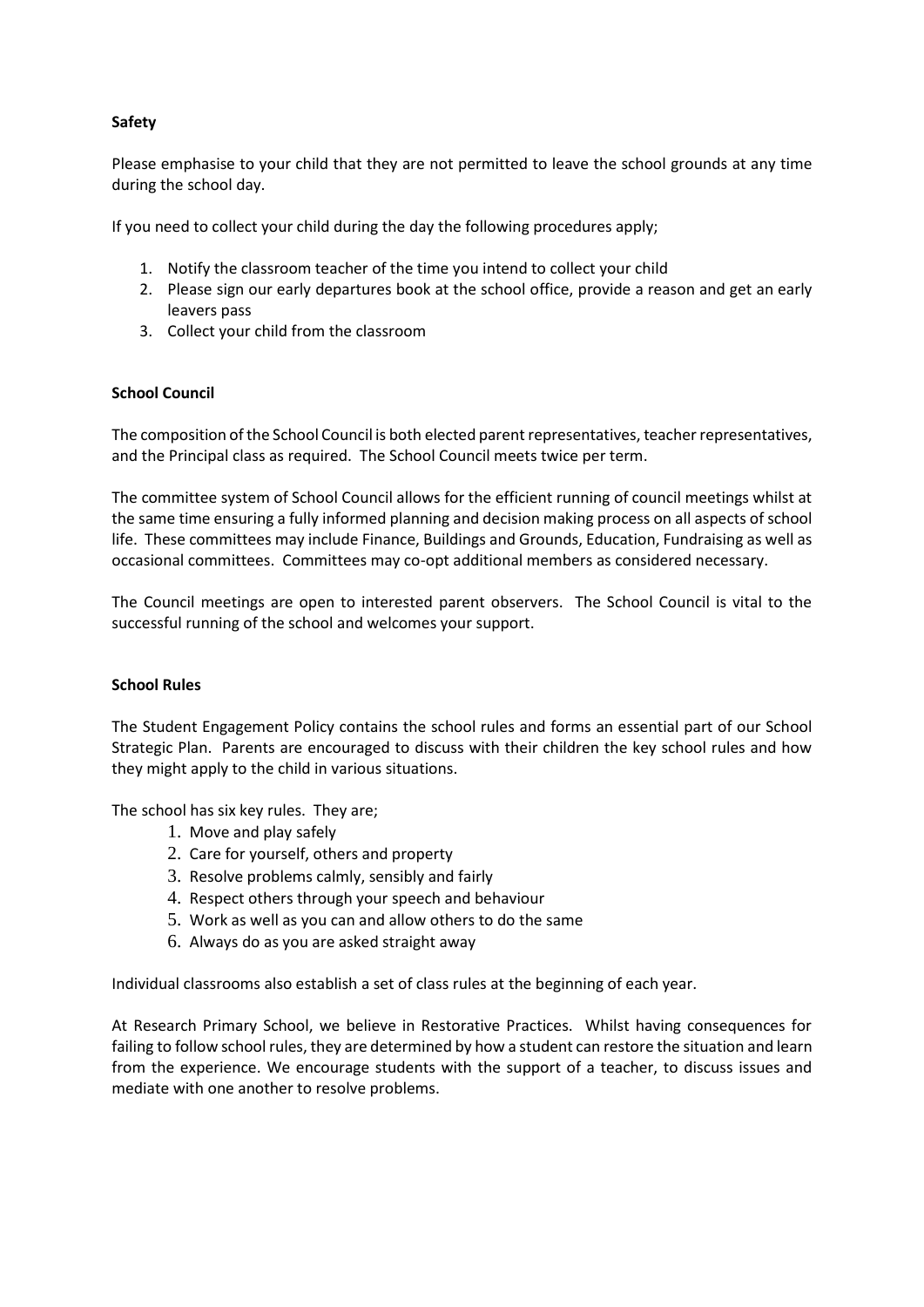# **School Uniform**

Research Primary School students wear their compulsory uniform with pride. The items may be purchased from our uniform shop. A complete list of items and prices is available from the school office.

Articles can be purchased from the uniform shop by advance order. An order form may be collected from the school office or downloaded from the school website [www.researchps.vic.edu.au/uniforms](http://www.researchps.vic.edu.au/uniforms)  The uniform shop will open as advertised in the school newsletter. You will be notified of completed orders which will then be available for collection from the school office.

The School Uniform is;

- Red polo shirt with the school logo (No t-shirts)
- Navy pants (plain, short or long, no logos, stripes or panels). No jeans (or clothing that 'looks like' jeans)
- Research Primary School windcheaters
- Summer dress or winter tunic
- Sensible, school appropriate shoes

Skivvies or shirts under girls' winter tunics can be red, navy or white. Navy blue leggings may be worn as part of the school uniform but they must be worn underneath either a summer dress or winter tunic and not as a standalone item (no jeggings, patterns, diamantes etc). Sun smart hats must be worn between September and May.

#### **Student Support Services**

Our teachers are highly trained at supporting you with wellbeing issues so please ask should you need support. In addition, the following services are available through the school and are utilised through a referral system as the need arises;

#### *Educational Psychologist*

An educational psychologist is available to assist children and families with emotional or behavioural problems.

#### *Speech Therapy*

A speech therapist is available to assist the teacher and family of children with speech difficulties.

#### *School Nurse Examinations*

The School Nurse Service provides a medical examination of all Prep children each year.

## **Sun Smart**

The School is an accredited Sun Smart school. It is compulsory to wear either school brimmed hat or legionnaire hat whilst outside from 1 September to 30 April. They are available for purchase at the office.

#### **Values**

After whole school community consultation our new values which are being launched this year are; Community, Respect, Ambition and Confidence.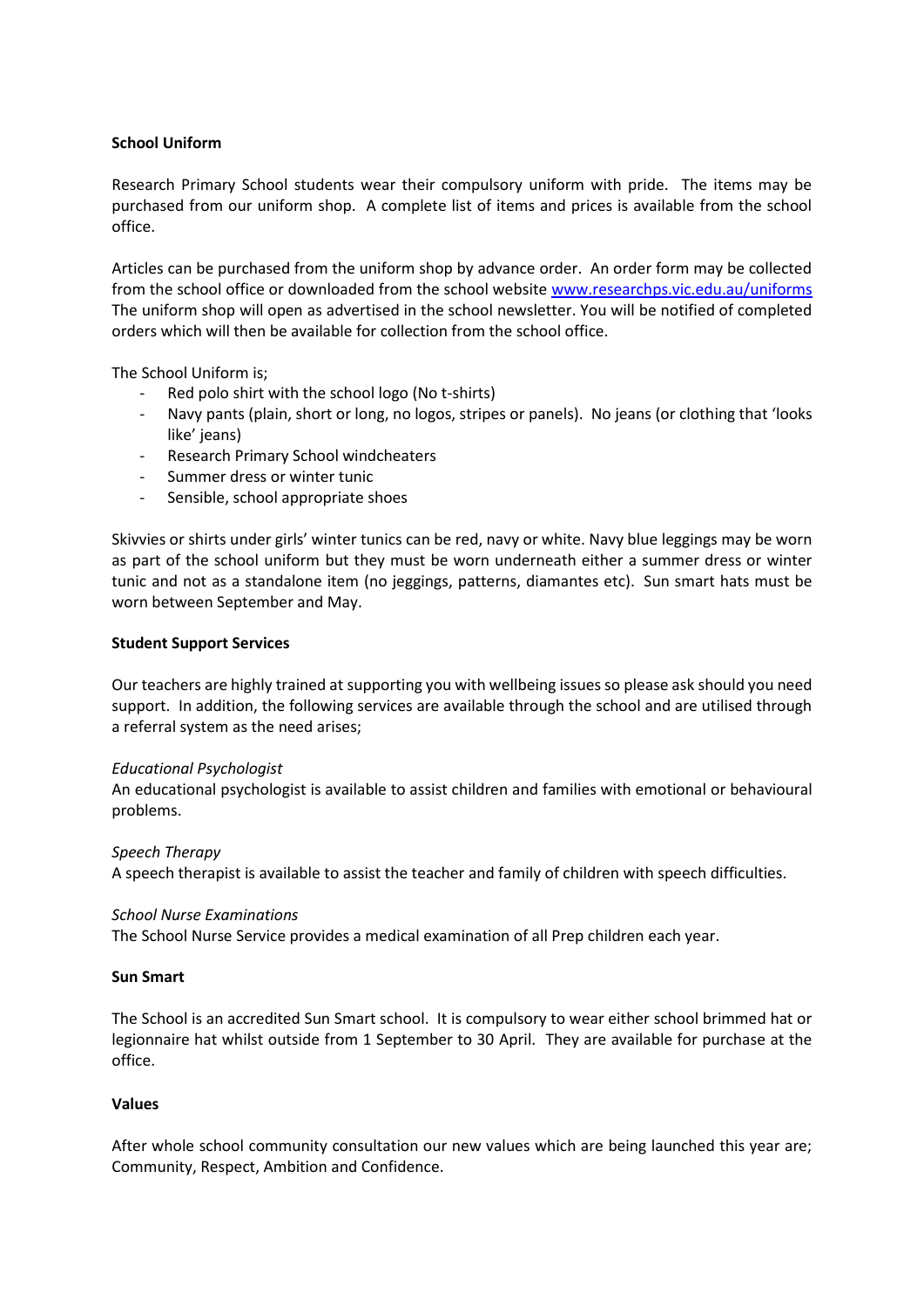# **Research Primary School Dress Code**

This dress code policy has been adopted by the School Council and sets out the dress requirements for children at Research Primary School and the management arrangements for the school uniform.

# **Application**

This dress code, including the wearing of the approved school uniform, applies to all students enrolled at Research Primary School in Prep to Year Six. It applies during all school activities including out of school excursions and interschool sporting activities, and whilst travelling to and from school, unless advised otherwise.

## **Approved School Uniform**

The approved school uniform is detailed separate to this Policy. This uniform is compulsory for all students. The uniform will be reviewed as required from time to time and may be modified as set out below. The approved school uniform will be advised at the beginning of each year and any changes will be advised to the school community via the newsletter.

It is expected that school uniform items be maintained appropriately.

## **Footwear**

Footwear should be appropriate and be of a design which allows for students to safely engage in the many varied school activities. Sandals, thongs and open-toed shoes are not to be worn.

## **Jewellery and Cosmetics**

For safety reasons the only jewellery that children are permitted to wear are stud and sleeper earrings, watches and items of religious significance. Cosmetics other than clear nail polish are not to be worn at school.

## **Sun Smart**

As Research Primary is a sun smart school it is a requirement that uniform hats be worn by all students whilst outside between 1 September and 30 April.

#### **Free Dress Days**

Free dress days for individual classes may be advised from time to time. Dress for these days shall be of an appropriate neat casual standard and sun smart.

#### **Purchase and supply**

School uniform items are available from the Uniform Shop operated by the Research Primary Parents Group. A list of items is available from the School office and is published on a regular basis with an order form via the school website.

The Uniform Shop may offer a range of second hand uniform items in good condition and depending on availability. These items are either donated or sold on commission.

Parents have the option of purchasing the uniform components from elsewhere or making them. These items must match the style, fabric and colour of the approved school uniform.

# **Exemptions**

Exemptions on the grounds of religious beliefs, ethnic or cultural background, student disability, health condition or economic hardship may be granted at the discretion of the Principal and the School Council.

#### **Implementation**

The dress code is implemented as part of the Research Primary School's Student Engagement Policy.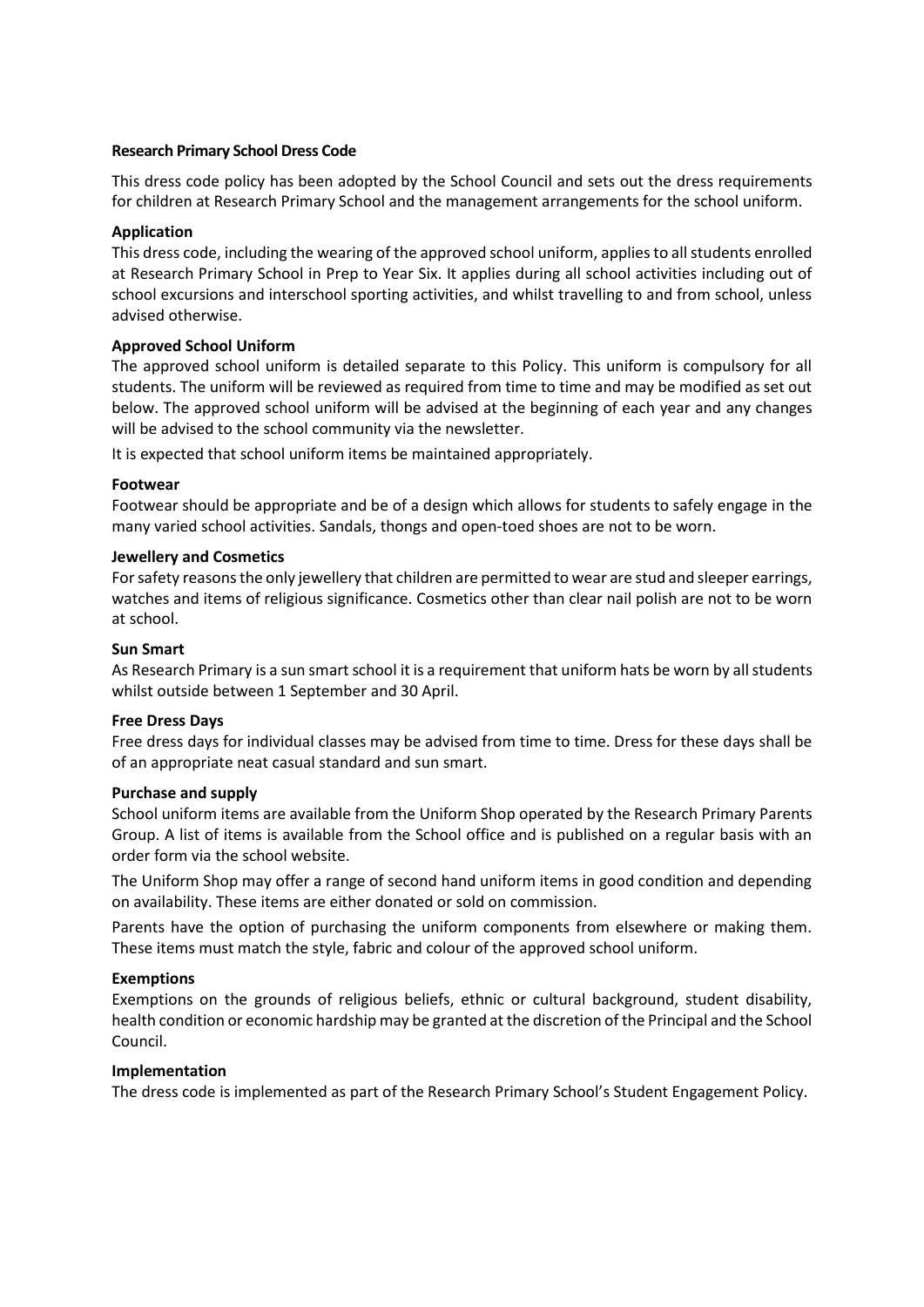# **Uniform Guide**

Below is a guide to the uniform carried by the school uniform shop.

|                    | Item                                                          | <b>Description</b>                                                                                                                                          |
|--------------------|---------------------------------------------------------------|-------------------------------------------------------------------------------------------------------------------------------------------------------------|
| <b>Unisex</b>      | Bomber Jacket<br>Polo Shirts<br><b>Basketball mesh shorts</b> | Blue; press studs; two pockets; school logo.<br>Red; Short sleeved & long sleeved; school logo<br>Navy Blue; Elasticised waist with drawstring; no pockets. |
| <b>Boys</b>        | Gabardine shorts                                              | Elasticised waist; 2 hand pockets, 1 with zip. Most popular style<br>for boys.                                                                              |
|                    | Track pants                                                   | Straight leg; elasticised waist; zip pocket                                                                                                                 |
| Girls              | Light weight bootleg<br>pants                                 | Cotton; summer pant (often worn underneath summer dress); no<br>pocket.                                                                                     |
|                    | Heavy weight bootleg<br>pants                                 | Polyester; winter pant; zip pocket                                                                                                                          |
|                    | % Length Leggings                                             | Worn underneath other garments; Not to be worn as a<br>standalone item.                                                                                     |
|                    | <b>Skirt</b>                                                  | Gabardine; divided skirt; elasticised waist; zip pocket.                                                                                                    |
|                    | <b>Summer Dress</b>                                           | Button front; short sleeve; one zip pocket; large hem; wide in<br>waist                                                                                     |
|                    | <b>Bike Shorts</b>                                            | Worn underneath Summer Dress - Not to be worn as a<br>standalone item                                                                                       |
|                    | Winter Tunic/Skirt                                            | Elasticised waist (button adjustable); removable bib (size 4-6);<br>skirt only (size 8-14); large hem.                                                      |
| <b>Accessories</b> | Hat                                                           |                                                                                                                                                             |
|                    | Raincoat                                                      | Medium weight; 1/2 polar fleece lined; hood in collar                                                                                                       |
|                    | Polar Fleece<br>Art smock<br>Library bag<br>Schoolbag         | Heavy weight Jacket; zip front; two hand pockets                                                                                                            |
|                    |                                                               |                                                                                                                                                             |

Special uniform orders (i.e. sizes 4 and 16) will need to be paid for in advance and we are unable to offer a refund or exchange on these items unless they are faulty.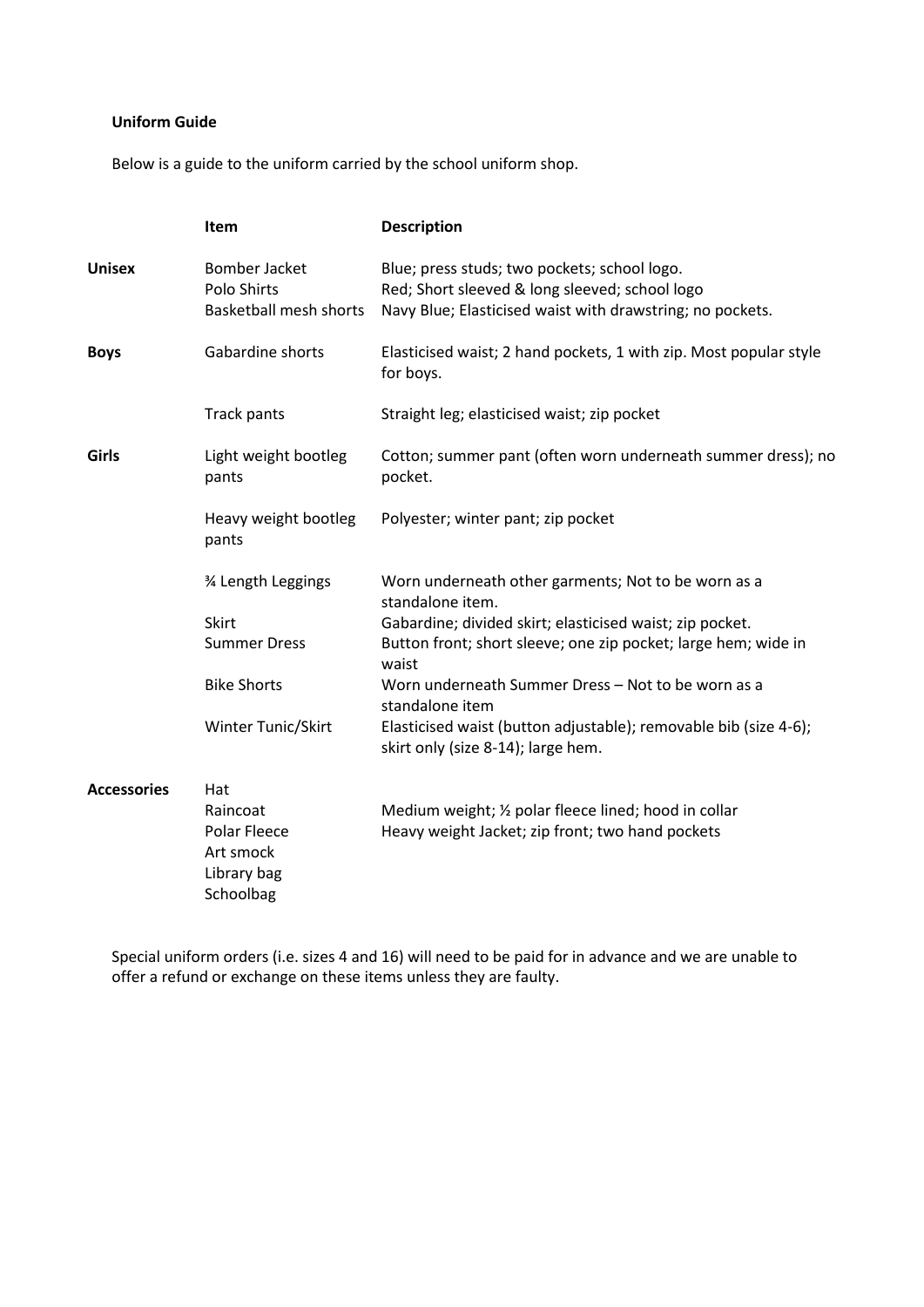# **Student Health**

Common diseases or conditions which may lead to exclusion from school

| <b>Disease or condition</b>        | <b>Exclusion from school</b>                                                                                                                                                                                                                      |
|------------------------------------|---------------------------------------------------------------------------------------------------------------------------------------------------------------------------------------------------------------------------------------------------|
| Chickenpox                         | Exclude until all blisters have dried (usually 5 days after the<br>rash appears)                                                                                                                                                                  |
| Conjunctivitis (acute infectious)  | Until discharge from eyes has ceased                                                                                                                                                                                                              |
| Diarrhoea                          | Exclude until there has been no loose bowel motion for 24<br>hours                                                                                                                                                                                |
| Hand, Foot and Mouth Disease       | Exclude until all blisters have dried                                                                                                                                                                                                             |
| Hepatitis A (infectious hepatitis) | Until receipt of a medical certificate of recovery from infection,<br>or on subsidence of symptoms                                                                                                                                                |
| <b>Hepatitis B</b>                 | Until recovered from acute attack                                                                                                                                                                                                                 |
| Impetigo (school sores / staph)    | Until sores have fully healed. The child may be allowed to<br>return provided that appropriate treatment has commenced<br>and that sores on exposed surfaces such as scalp, face, hands<br>and legs are properly covered with occlusive dressings |
| <b>Measles</b>                     | Until at least four days from the appearance of rash or until<br>receipt of a medical certificate of recovery from infection                                                                                                                      |
| Meningococcal infection            | Until receipt of a medical certificate of recovery from infection                                                                                                                                                                                 |
| Mumps                              | Until fully recovered                                                                                                                                                                                                                             |
| Pediculosis (head lice)            | Until appropriate treatment has commenced                                                                                                                                                                                                         |
| Pertussis (whooping cough)         | Exclude for 21 days after the onset of illness and until receipt<br>of a medical certificate of recovery from infection                                                                                                                           |
| Ringworm                           | Until appropriate treatment has commenced                                                                                                                                                                                                         |